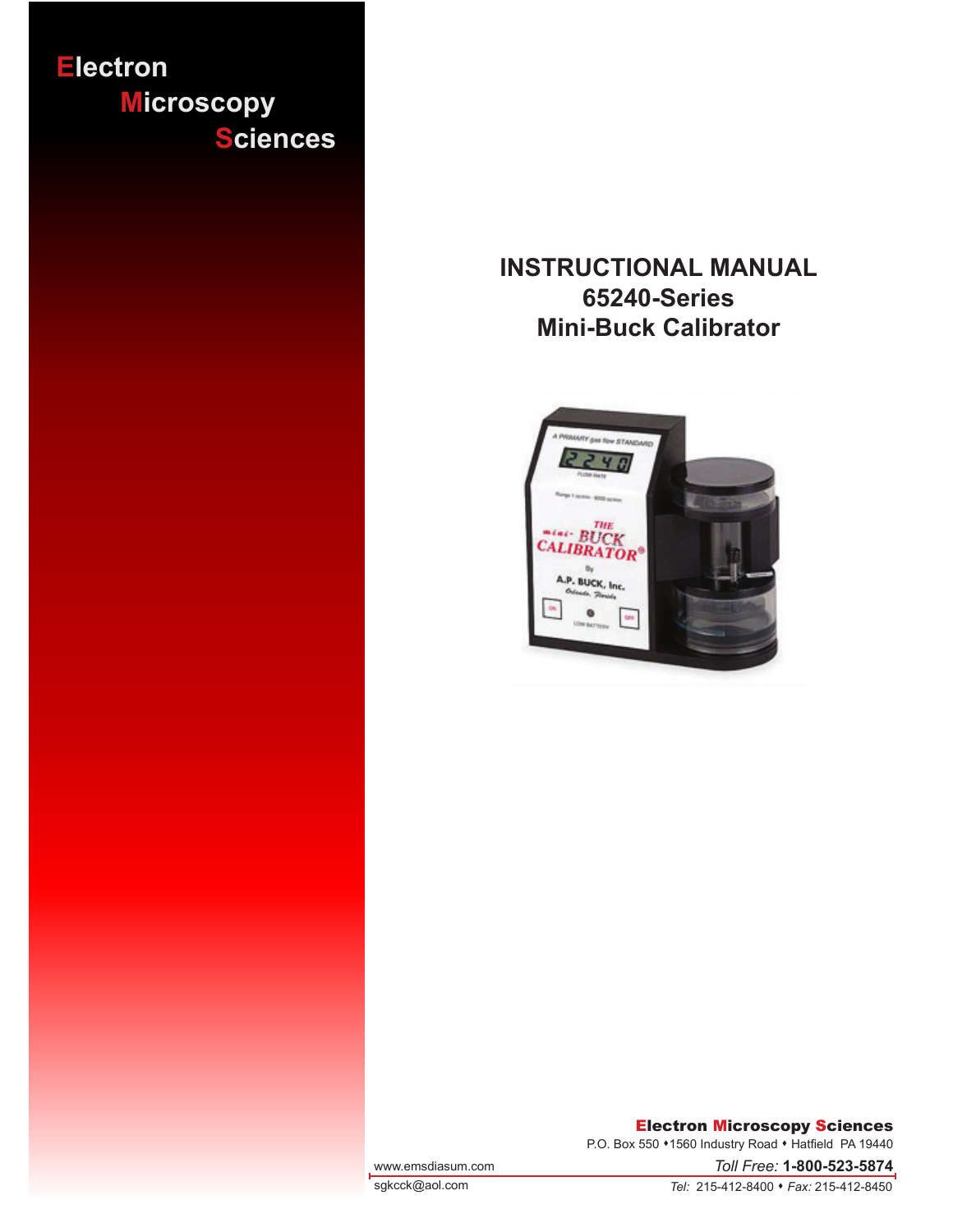# **Highlights**

- To display the Version of the software code: Press the ON and OFF keys simultaneously.
- An audible beep will be made by pressing the keys pads at the start and stop of bubble test. **NOTE:** This beeping feature may be turned off by holding the ON key for five seconds
- Each flow measurement is a true running average with the current test being added to the previous test and divided by the number of tests performed at that time. Average test number is displayed after each bubble test as A-1, A-2 etc. **NOTE:** To reset the averaging, press the ON key. This will clear the results and display the current test.
- When unit is first turned on, it will display "8888" briefly, as a system check, and then, when ready, will display "0000".
- The circuit board has advanced technology for improved accuracy and is able to maintain calibration with longer battery life. **NOTE:** Up to 100 hours of usage on an overnight charge.
- "EEEE" is displayed if the reading has changed by +/-5% from previous reading or is out of the flow range.

### **Design and Basic Features**

- The mini-Buck Calibrator® utilizes the principle of measuring the flow rate of gases over a fixed volume per unit of time: The timing device is a Quartz controlled timer and the fixed volume is located in the flow cell center tube.
- A microprocessor measures the time for a frictionless soap film to travel from the first sensor to the second sensor (infrared which detects the passage up to the tube) and then calculates the volume per unit of time.
- The results are displayed in flow rate, cc/min. for the #65240-60 and #65240-61; and for the #65240-63, the results are displayed in Liters Per Minute, all on a four-digital liquid crystal display. **NOTE:** The decimal point floats to present the data in the proper range.
- The timer is capable of detecting a soap film less than 80 microsecond intervals. This speed allows under steady flow conditions an accuracy of +/- 0.5% of any display. The unique flow cell can create a soap film over a range of:
	- 0.1 300 cc/min for Catalog #65240-60 mini-BUCK™ (Low Flow)
	- 1- 6000 cc/min for Catalog #65240-61 mini-BUCK™ (Medium Flow)
	- $0.100 30$  LPM for Catalog #65240-63 mini-BUCK™ (High Flow)
- The flow cell is spill proof when properly filled.

#### **Precautions and Warnings**

- DO NOT use chemical solvents on flow cell, calibrator case and/or faceplate.
- Use only soap and water to remove any dirt.
- NEVER pressurize the flow cell with more than 25 inches of water pressure.
- ALWAYS unplug the A/C adapter from the calibrator when not in use. If it is left connected, it could damage the battery supply.
- When not in use, it is recommended to use hose-fitting covers to reduce evaporation of soap in the flow cell.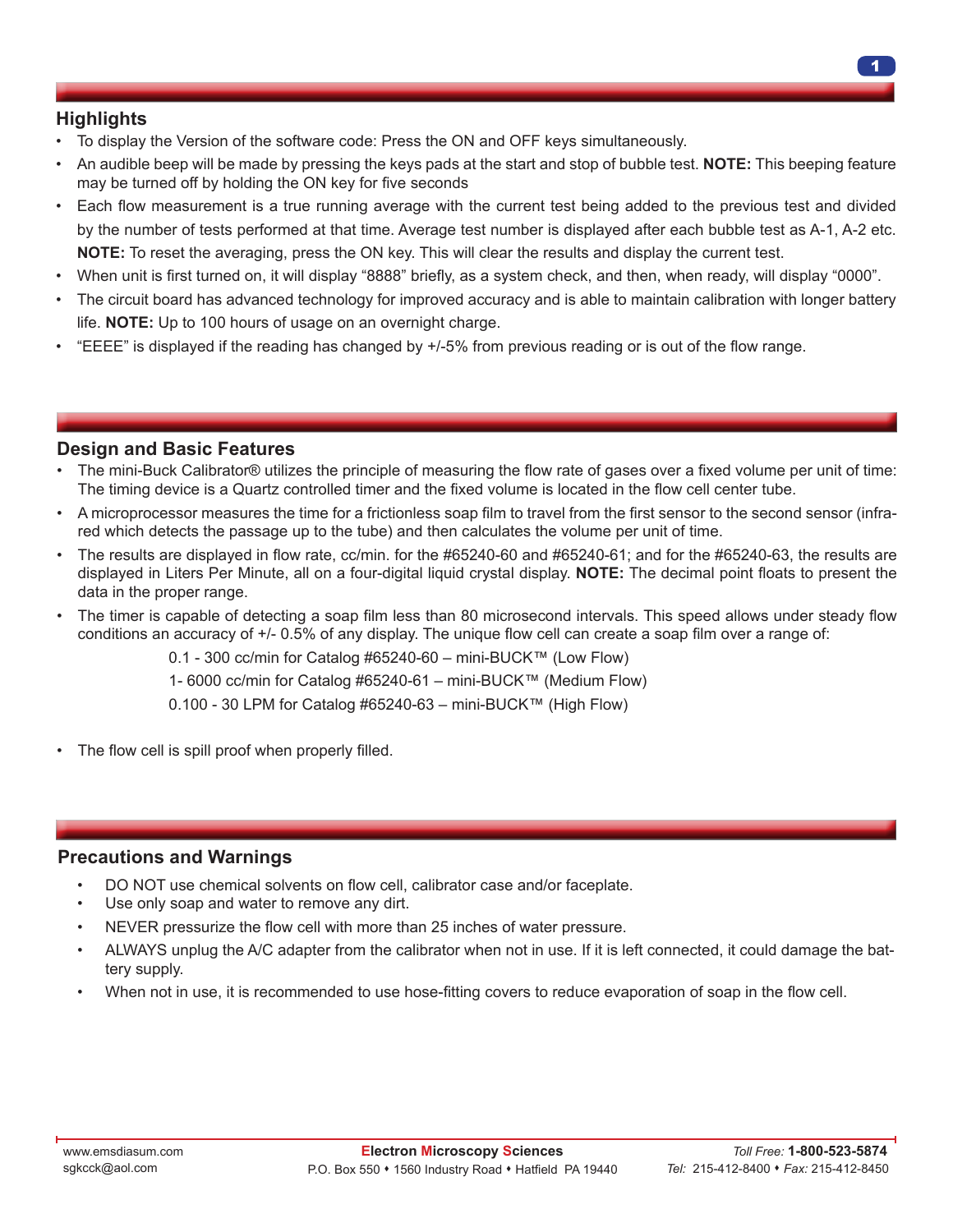# **Physics and Accuracy of Measurements**

In order to familiarize the user with air flow calibration, this introduction serves as an explanation of the physics of measurement and the accuracy of subsequent gaseous flow measurements.

#### *Physics of Measurement*

Ideally, All gases obey the ideal gas equation, PV = nRT, at room temperature. The equation is broken down as such:

- $P =$  the pressure in newtons per square meter
- $V =$  the volume in cubic meters
- n = the number of moles of gas
- $R =$  the gas constant, 8.31 J K<sup>-1</sup> mol<sup>-1</sup>
- $T =$  the temperature in degrees Kelvin

Mini-Buck Calibrator uses the technique known as the soap film bubble test to measure flow rates. This test uses frictionless soap film suspended perpendicularly to the air flow up a small bore tube. The film forms a complete seal across the tube, causing the soap film to move along the tube at exactly the same rate as the air flow. A volume can be calculated by using a measured distance and tube bore size and the flow rate can then be determined by the movement of soap film across a fixed volume per unit of time. (This technique is classified as a Primary Standard.)

The measurement can be substantiated by comparing the four variables of the Ideal Gas Law against this detection technique. The volume (v) is known and fixed therefore cannot change or be considered variable. The mass (m) of the gas being measured is not changed in this technique since the soap film is simply suspended across the tube cross section and moves with the gas flow rate. Mass is not affected. Pressure and Temperature are expressed by Boyle's Law P<sub>1</sub>V<sub>1</sub> = P<sub>2</sub>V<sub>2</sub> and Charles Law V<sub>1</sub>/T<sub>1</sub> = V<sub>2</sub>/T<sub>2</sub>. Pressure is virtually the same from the ambient during a test, as the soap film is virtually frictionless. And, when all elements are at ambient, Temperature has no influence in this type of flow measurement. This includes the calibrating device, the flow of gas and room temperature. These are the usual test conditions.

*Conclusion*: The mini-Buck Calibrator® serves as a primary standard calibration method since, for all practical purposes, the detection method of measuring flow rates of gases over a fixed volume per given unit of time is independent of all variables in the Ideal Gas Law.

*Reference: Lippman, Morton, "The Industrial Environment – its Evaluation and Control," [U.S. Department of Health, Education and Welfare], NIOSH, 1973, Chapter 11, 101 pp*

#### *Accuracy of Gaseous Flow Measurements*

Two parameters need to be considered in order to properly evaluate the accuracy of flowing gases. First, the steadiness of the flow rate must be known. Just about every type of pump creates some pulsing of the flowing gases. Second, the rate of flow can drift up and down over some range. Current battery-powered personal air sampling pumps use various techniques to dampen pulsing and special circuitry to monitor pump speed, thereby, attempting to generate constant and steady flows.

With the mini-Buck Calibrator® the technique of using a soap film seal to measure flow over a predetermined volume in a known time, is automated by a microprocessor, operating at 6 megahertz per second, detects the passing of the soap film seal over the established flow tube volume and automatically calculates the rate of flow. The typical apparatus, a 1,000 ml buret using a stopwatch, can be significantly reduced in size since the microprocessor can detect and measure the speed at 80 microsecond intervals. Compare this speed to a technician's response time: With good precision on a stopwatch, s/he could be repeatable within 50,000 microsecond (0.05) seconds, still 625 times slower than the microprocessor.

Consider this analysis: 1,000 cc buret NIST traceable; 0.01 second stopwatch crystal controlled with clock accurate to +/- 15 sec per month; 1,000 cc/min. steady flow source (constant flow +/- 1 cc/min.).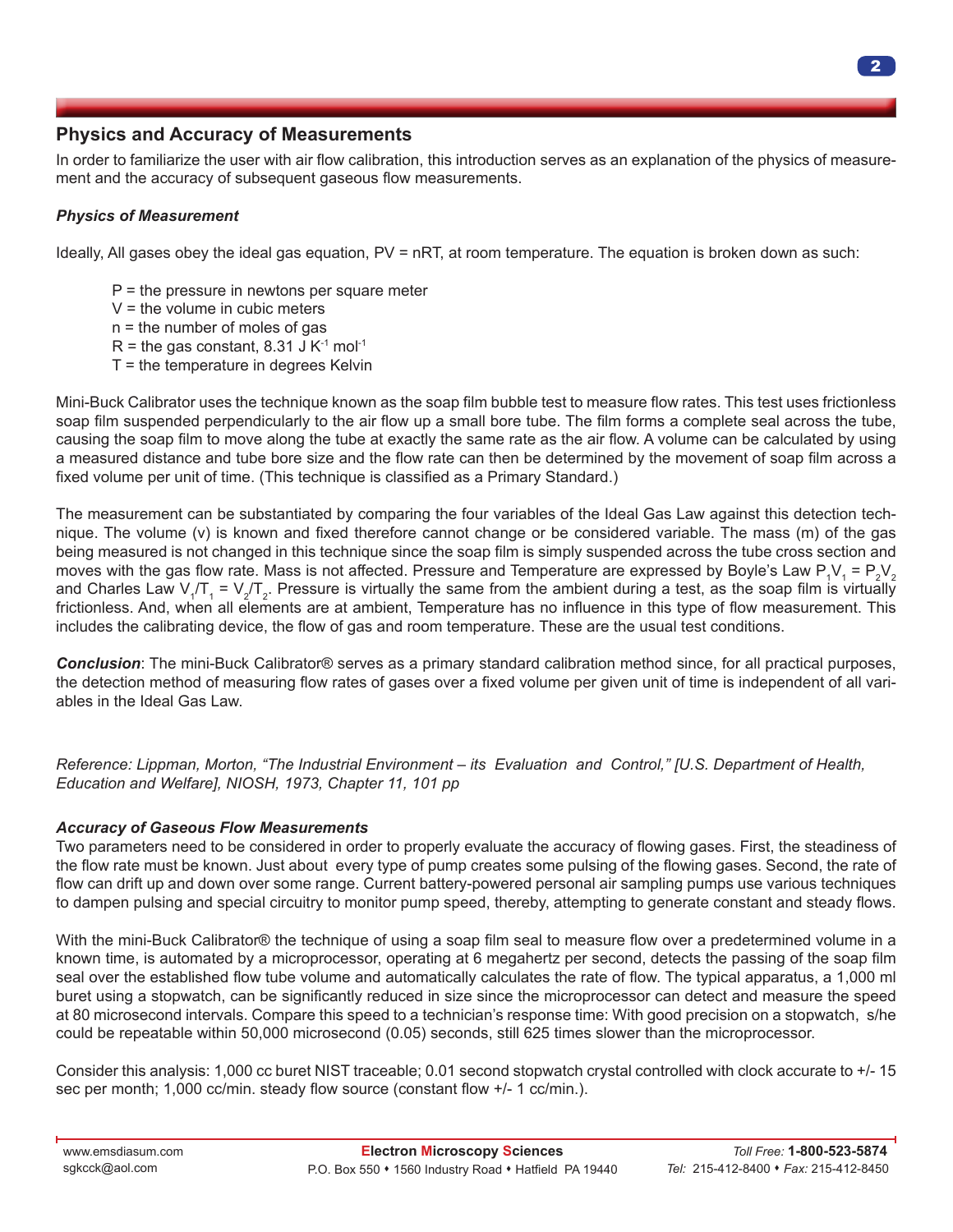| Test #                  |              |               |               |
|-------------------------|--------------|---------------|---------------|
| Time                    | 60.06 sec    | 60.00 sec     | 59.94 sec     |
| <b>Actual Flow Rate</b> | 999.0 cc/min | $1000$ cc/min | 1000 $cc/min$ |

*Example:* Measure the flow rate using 1,000 cc buret by a skilled technician. All devices are at a constant room temperature.

**NOTE:** At 1,000 cc/min of flow +/- 0.06 is equal to 1 cc/min change or +/- 0.1 accuracy. Repeatability is strictly a function of the technicians' skill.

Mathematically, it would seem 0.1% accuracy could be obtained using this large volume and a skilled technician with a 1,000 cc/min steady source. Of course, if the volume is smaller than 1,000 cc or the flow is faster, the percent of the accuracy is further reduced by this manual method.

Therefore, the accuracy of measuring air flow relies on quality measurement tools such as NIST traceable buret and crystal control stopwatch. A constant air flow source and a reliable method of detection are the final requirements to achieve repeatable and accurate flow readings.

### **Start Up Procedure**

- 1. If unfamiliar with device, read the "Principle of Operation" section.
- 2. Note that soap volume is not critical (a measured amount is not necessary). The soap only needs to create a bubble, so just pour a small amount of soap through the bottom nipple to thoroughly cover the bottom of the flow cell and attach air source to nipple (bottom nipple for pressure, top nipple for vacuum). **NOTE:** Excessive amount of soap may cause a continuous stream of bubbles to go up the center tube at high flows. **NOTE:** Tip the Min-BUCK with the bottom hose pointed to the floor for excess soap to be expelled. The proper amount of soap should remain.





3. Wet flow cell by connecting a pump flowing at 1000 to 2000 cc/min. for Catalog #65240-61 – mini-BUCK™ (Medium Flow) and 5 LPM for #65240-63 – mini-BUCK™ (High Flow). Initiate soap film up center tube by rapidly pressing button down and releasing. Repeat this procedure until bubble doesn't break. The tube is now wet and tests at any range may be conducted. One minute warm up time is all that is required of the mini-Buck.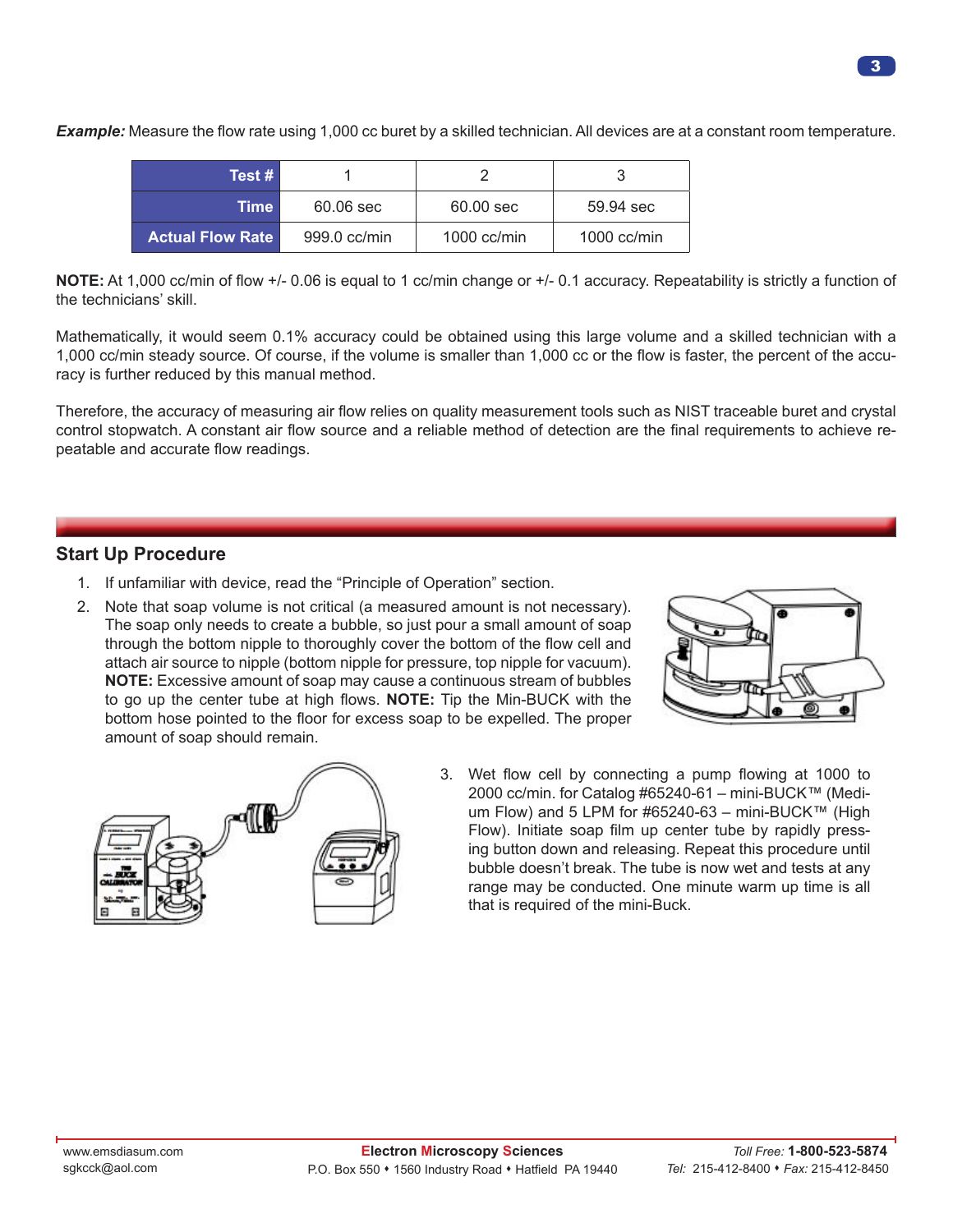# **Calibration of Air Flow Sources with The mini-Buck**

These instructions apply to all models. The range for each are:

- 0.1 300 cc/min for Catalog #65240-60 mini-BUCK™ (Low Flow)
- 1- 6000 cc/min for Catalog #65240-61 mini-BUCK™ (Medium Flow)
- 0.100 30 LPM for Catalog #65240-63 mini-BUCK™ (High Flow)

*The instructions relate to industrial hygiene air sampling and basically applies to any gases flow rate measurements.*

- 1. Start the pump and allow about 5 minutes to stabilize. Perform this step before connecting to flow cell as air flow dries center tube if bubbles are not initiated at intervals.
- 2. Connect sampling medium to pump with proper hose adapters for connecting tubing to flow cell. The flow cell hose connectors will accept two common sizes of vinyl tubing (1/4" and 5-1/6"). A "Luer" fitting is incorporated in the upper hose connector. **NOTE:** The upper port is for vacuum and the bottom for pressure. When the upper port is connected to vacuum, the lower port must be open to the atmosphere. Conversely, when the lower port is connected to pressure, the upper port must be open to free air. Never make bubble test with bottom hose connected in series (in line with sampling filter).
- 3. Wet the flow cell as described in the Start Up Procedure (pg 3, #3).
- 4. Begin Calibration: depress plunger into cell and quickly release. Different flow rate can require quicker or slower release of the button.
- 5. Carefully observe the bubble passing through the sensor zone. Only a single straight bubble, perpendicular to the tube wall, is necessary for an accurate test. If several bubbles go up to the tube at once it will not effect the test data because the first sensor will not reset until the final sensor has been tripped. Watch the bubble pass up the tube to ensure a good test has been conducted.
- 6. Observe the display. A number will be displayed. The decimal point will be appropriately placed. Read Understanding the Display Results on features concerning data display.
- 7. After a 3 second delay from the time the final sensor is tripped, another test can be performed.
- 8. Repeat Steps 5 through 8 for minimum of 3 tests.

**NOTE:** If difficulty is encountered in making a clean single soap film rise up the center tube:

- Check level of soap in flow cell. (Start Up Procedure, pg 3, #2)
- If soap is cloudy, not clear, change the soap solution and clean flow cell.

| <b>Display</b>           | <b>Duration/When Displayed</b>                                                                                                                                                          | <b>Meaning</b>   |  |
|--------------------------|-----------------------------------------------------------------------------------------------------------------------------------------------------------------------------------------|------------------|--|
| 8888                     | 3 seconds on initiation                                                                                                                                                                 | Turning on       |  |
| 0000 (no decimal points) | after the 8888 appears                                                                                                                                                                  | Ready            |  |
|                          | Test in progress                                                                                                                                                                        | Test in progress |  |
| A-                       | Appears after each test                                                                                                                                                                 | $***$            |  |
| EEEE                     | If the previous reading and current reading are different by more than +/- 5%, a series<br>of EEEE's will flash four times on the display and then display the actual last rest result. |                  |  |

## **Understanding the Display Results**

**\*\*NOTE:** During sequential tests, the previous reading is added to the current test as a running total. The letter A– appears after each test display the number in the averaging. The next flow readings will start this averaging technique over again. If individual readings are desired without averaging, the "ON" button may be pushed to reset the unit to "0000" following each test. The flashing numbers on the display after a test are for three seconds duration. The purpose is to allow sufficient time for the soap to return to the bottom reservoir.